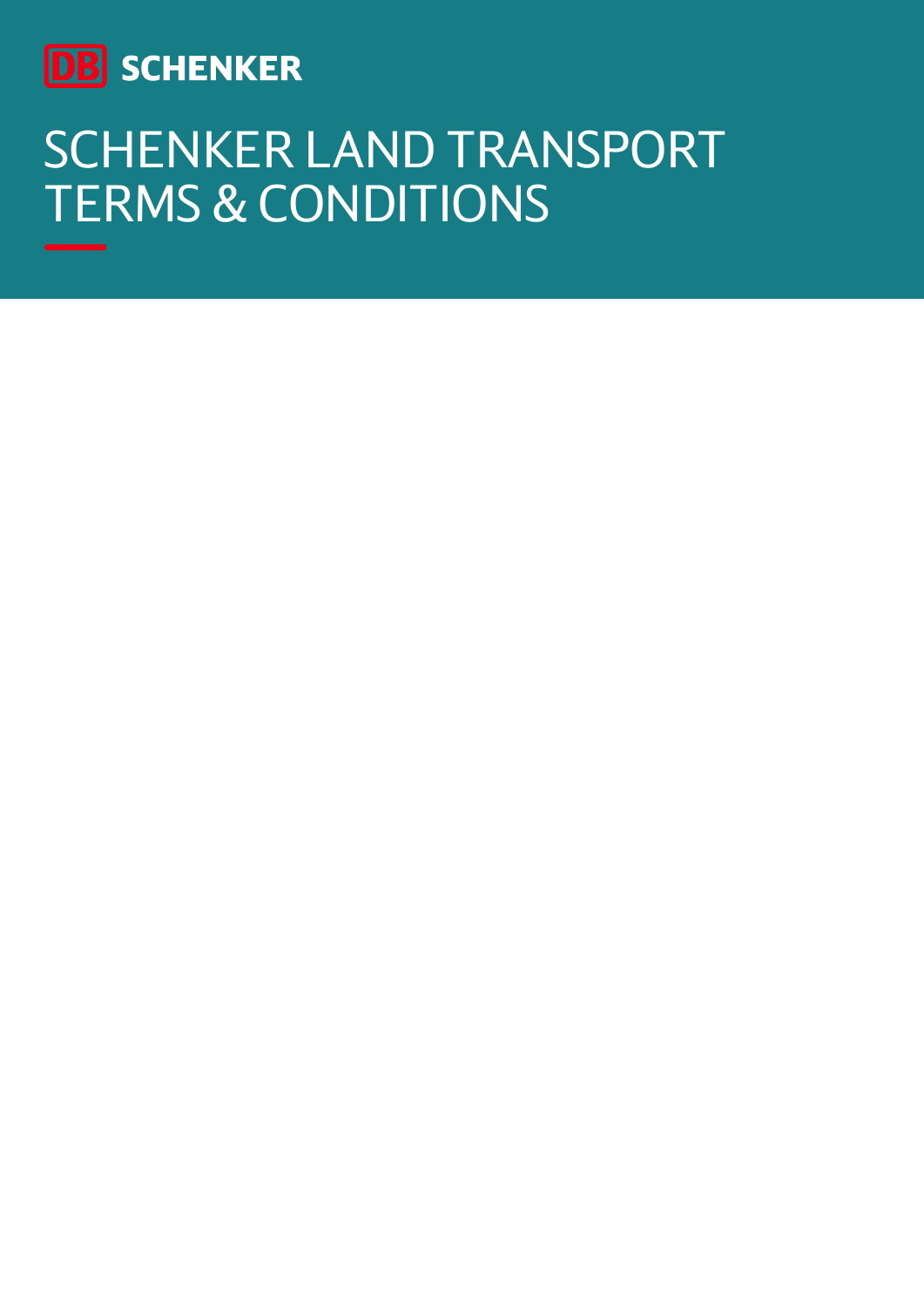## 1. Definitions

- 1.1.**Customer** means and includes: (i) the sender, consignee, receiver and owner of the goods; (ii) the holder of the Waybill or any person entitled thereto; (ii) any person owning or entitled to the possession of the goods; and (iv) the respective agents, representatives, contractors, servants, officers or employees of any of the above persons; in all cases jointly and severally.
- 1.2.**Dangerous Goods** means any and all Goods that are classified as such under applicable law or international convention, and any other Goods that are or may become dangerous, hazardous, noxious (including radioactive materials), inflammable, explosive or which are or may become liable to damage any property, or injure or cause the death of any person.
- 1.3.**Failed Delivery** means any instance where SCHENKER, in its reasonable opinion, is unable to deliver Goods or arrange for Goods to be delivered to the relevant consignee for reasons not attributable to SCHENKER, including where: (i) the relevant consignee does not take delivery of the relevant Goods for any reason whatsoever; or (ii) where the relevant Goods cannot be delivered due to insufficient information, consignee details, inappropriate marking or inappropriate packaging.
- 1.4.**Force Majeure** means in relation to either SCHENKER or Customer, any circumstances beyond the reasonable control of that party, including, without limitation, acts of God, compliance with any acts of any governmental or other authority, war or national emergency, riots, civil commotion, acts of terrorism, piracy, fire, explosion, flood, nuclear accidents, criminal acts, any information security-related threats including cyber-attacks, severe weather conditions, epidemic, pandemic, lock-outs, strikes and other industrial disputes (in each case whether or not referring to that Party's or Subcontractors' workforce), shortage of labor, materials and services and inability or delay in obtaining supplies.
- 1.5.**Goods** means any and all cargo, property, product, good, merchandise or article of any kind whatsoever which is the subject of the Waybill, including Dangerous Goods, as well as containers, pallets or similar articles of transport or packaging, not supplied by SCHENKER, irrespective of whether carried on or under deck.
- 1.6.**SCHENKER** means the Schenker entity, subsidiary, branch, division or agent who issues the Waybill and/or assumes liability and responsibility for the performance of the Services as a principal.
- 1.7.**SDR** means Special Drawing Rights, as defined and maintained by the International Monetary Fund.
- 1.8.**Services** means the whole or any part of the carriage, transportation, loading, unloading, handling, packing, storage and any third-party logistics services undertaken by SCHENKER in relation to the Goods under the Waybill.
- 1.9.**Shipment** means all the Goods described in the Waybill and taken in charge for Services by SCHENKER**.**
- 1.10. **Subcontractor** includes owners of vehicles, charterers and operators of vessels (other than SCHENKER), stevedores, terminal and groupage operators road and rail transport operators, warehousemen, and any independent contractors employed by SCHENKER performing the carriage or whose services or equipment have been used for the carriage, and any direct or indirect subcontractors, servants and agents thereof whether in direct contractual privity or not.
- 1.11. **Waybill** means the bill of lading, truck waybill and/or consignment note issued by SCHENKER (if any).

## 2. General

2.1.These terms and conditions ("Terms") set out the basis on which SCHENKER, will provide the Services. The legal relations between the Customer and SCHENKER shall be exclusively governed by these Terms.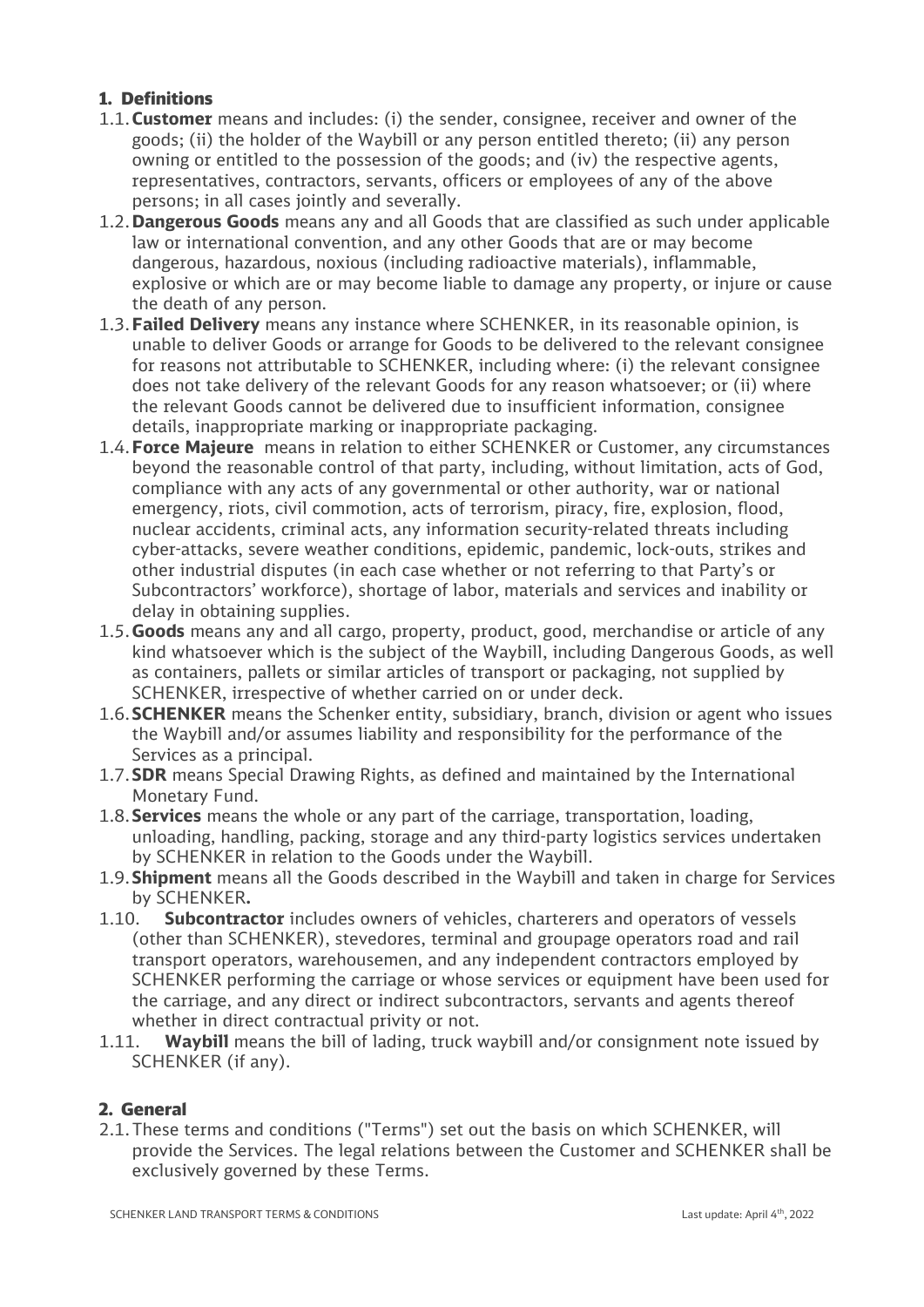- 2.2.The choice of suitable means of transportation is at the discretion of SCHENKER except as explicitly agreed otherwise. Friday, Saturday, public - and religious holidays are not regarded as working days for tariff and transit time purposes. SCHENKER may engage Subcontractors to perform transportation and incidental or additional services and contracts both on its own behalf and on behalf of its servants, agents and Subcontractors each of whom shall have the benefit of these Terms.
- 2.3.All Shipments covered under a single Waybill shall be considered a single shipment. A shipment may be carried via any intermediate stopping places that SCHENKER deems appropriate.

## 3. Commodities handled and service restrictions

- 3.1.SCHENKER offers its Services subject to the following conditions unless otherwise agreed in writing by SCHENKER:
- 3.1.1. All shipments must be palletized and in gauge. For any out of gauge Shipments, contact your SCHENKER Account Manager.
- 3.1.2. SCHENKER shall not be responsible for loading shipments onto SCHENKER's pickup vehicle.
- 3.1.3. SCHENKER shall not be responsible for unloading or providing labour and/or equipment at destination for unloading shipments.
- 3.1.4. Labour and/or equipment for loading and/or unloading can be arranged upon request. Additional charges will apply.
- 3.1.5. No Services shall be rendered with regard to any prohibited articles including, but not limited to, articles of unusual value (such as works of art, antiques, precious stones, stamps, unique items, gold or silver), money or negotiable instruments (such as cheques, bills of exchange, bonds, savings books, share certificates or other securities) and dangerous goods.
- 3.1.6. Perishable goods or temperature-controlled goods are accepted but at Customer's own risk as SCHENKER does not provide special handling, such a temperaturecontrolled transportation.

## 4. Dangerous Goods

- 4.1.Customer warrants that the Goods for which SCHENKER is asked or required to render the Services are not hazardous unless the Parties agree otherwise in writing.
- 4.2.In the event SCHENKER agrees to render the Services for Dangerous Goods, it is Customer's responsibility to provide SCHENKER with all documentation necessary to comply with the laws and regulations related to the handling or transporting of such goods, and to cover all costs related to all insurance policies required by law for the handling and transportation of hazardous goods.

## 5. Compliance and Code of Conduct

- 5.1.The Customer shall ensure compliance with all applicable export, import, re-export and in-country transfer of goods regulations and codes, sanctions laws and, including, without limitation, the identification and procurement of required permits, certificates, licenses, insurance, approvals and inspections related to a shipment tendered to SCHENKER, and warrants in particular that:
- 5.1.1. neither Customer, nor any holding company, agent, consignee, consignor or any other third party directly contracted by Customer for the transport of the shipment are listed on any applicable sanctions lists as a denied or restricted party;
- 5.1.2. no Shipments shall be tendered containing goods which are prohibited by any applicable law or regulation of any federal, state or local government in the country of origin or destination or any country of transit or which may breach any applicable export, import or other laws. In addition, certain goods may under applicable law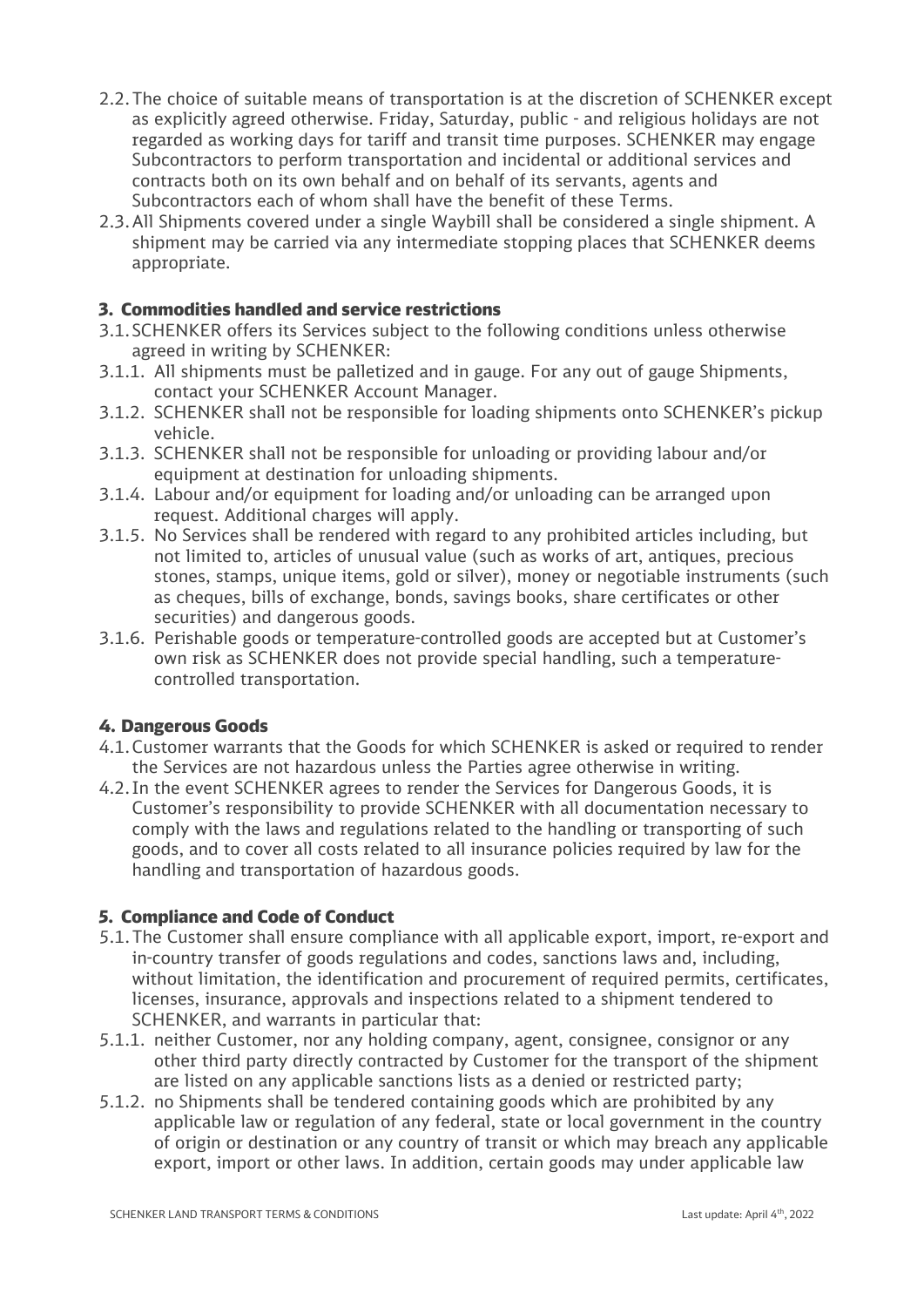only be transported under prescribed conditions.

- 5.2.In the absence of an own Code of Conduct, Customer will comply with the principles of the parent company of SCHENKER, the Deutsche Bahn code of conduct: See [KRWD](https://www.deutschebahn.com/resource/blob/264454/14349b7f9d9178247e23c47112afe580/code_of_conduct-data.pdf)  [\(deutschebahn.com\)](https://www.deutschebahn.com/resource/blob/264454/14349b7f9d9178247e23c47112afe580/code_of_conduct-data.pdf)
- 5.3.The Customer agrees to provide SCHENKER, upon request, with copies of any relevant documents evidencing such compliance and further agrees to indemnify SCHENKER and its sub-contractors for any loss or damage, expenses or other claims that may be sustained by reason of any failure to comply with this section.
- 5.4.SCHENKER reserves the right to suspend provision of any Services without any liability in cases where the Services would violate any trade regulations.

# 6. Transit and Arrival Time

6.1.Arrival times are given in good faith but are not guaranteed.

## 7. Customs Clearance

- 7.1.Where applicable, the Customer must provide appropriate documentation for customs clearance. By providing such documentation, Customer certifies that all statements and information therein relating to exportation and importation are true and correct.
- 7.2.The Customer acknowledges that civil and/or criminal penalties, including forfeiture and sale, may be imposed for making false or fraudulent statements.
- 7.3.Notwithstanding clause 1.6, when a shipment is tendered to SCHENKER, SCHENKER is thereby appointed as the agent for the performance of customs clearance, where applicable. SCHENKER is specified as the nominal receiver for the purpose of designating a customs broker to perform customs clearance.
- 7.4.Applicable duties and taxes, customs penalties, storage charges, or other expenses incurred as a result of any action by customs or failure by Customer or receiver to provide proper documentation or to obtain a required license or permit will be charged to the receiver.
- 7.5.The Customer is liable for and shall indemnify SCHENKER against all such costs in the event of any non-payment by the receiver. SCHENKER shall not be liable for any damages, costs, expenses, or other claims arising out of, or, in connection with the performance of customs clearance by SCHENKER unless caused by the gross negligence or wilful misconduct of SCHENKER, its statutory representatives, servants, agents or Subcontractors.

## 8. Validity and Non-Binding Offer

8.1.Our rates are not binding and remain subject to acceptance within the validity period.

## 9. Delivery, Liens, and Failed Deliveries

- <span id="page-3-0"></span>9.1.SCHENKER will be conclusively presumed to have delivered the Goods in accordance with these Terms if it obtains from any person present at the relevant delivery address a receipt or signed proof of delivery for the Goods.
- 9.2.Without prejudice to clause [9.1,](#page-3-0) Goods shall be deemed delivered when: (i) they have been handed over or placed at the disposal of the relevant consignee, or its agent, in accordance with the terms of this consignment note or with the law or usage of the particular trade applicable at the place of delivery; (ii) when the Goods have been handed over to any authority or other party to whom, pursuant to the law or regulation applicable at the place of delivery, the Goods must be handed over; or (iii) delivered at such other place at which SCHENKER is entitled to call upon the Customer to take delivery.
- <span id="page-3-1"></span>9.3.Without prejudice to any other rights that SCHENKER may have, SCHENKER shall have a general right of lien, exercisable unilaterally and without a court order, in respect of any Goods or any documents relating to Goods in its actual or constructive possession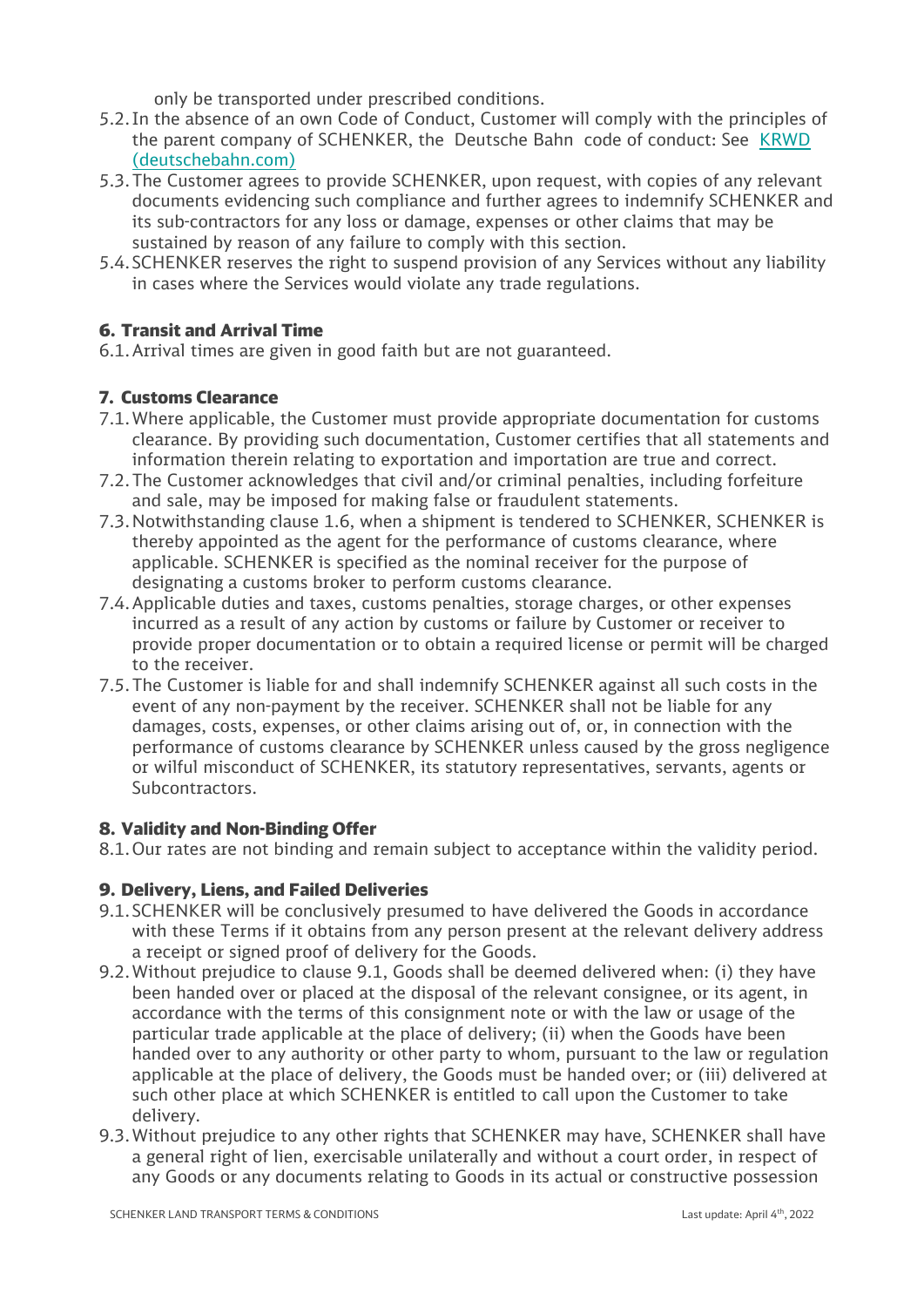or control at any time, for all sums which are due to it by or on behalf of the Customer.

- <span id="page-4-0"></span>9.4.In case of: (i) unpaid amounts due to SCHENKER; (ii) Failed Delivery, where the Customer refuses to take redelivery of the relevant Goods promptly following written request by SCHENKER; or (iii) any other reason whatsoever not attributable to SCHENKER and delaying the Goods in SCHENKER's possession; SCHENKER may take such steps as it sees fit to protect its and other parties' interest, including but not limited to the destruction or abandonment of all or any part of the Goods, the storage of the Goods or any part thereof, or the disposal of all or part of the Goods (by direct sale, auction or otherwise as SCHENKER may deem reasonable), always at the risk and cost of the Customer, without court order to that effect:
	- a) for perishable Goods, immediately and without further notice; or
	- b) for non-perishable Goods, after sending the Customer a twenty-one (21) calendar day written notice of SCHENKER's intention for the Goods.
- 9.5.Where SCHENKER disposes of the Goods pursuant to clauses [9.3](#page-3-1) and [9.4](#page-4-0) above, SCHENKER has the right to apply any sale proceeds towards the balance of any payments due to SCHENKER.
- 9.6.Any costs and expenses associated with the destruction, abandonment, storage or disposal of the Goods pursuant to clauses [9.3](#page-3-1) and [9.4](#page-4-0) above (including legal expenses) shall be borne by the Customer and may be deducted by SCHENKER from any proceeds of sale of the Goods.
- 9.7.Where Goods must be redelivered to the Customer by SCHENKER for any reason whatsoever, including at the Customer's request or in case of Failed Delivery, all costs and expenses associated with such redelivery are to be borne by the Customer.
- 9.8.If at any time the Carriage under this consignment note is or is likely to be affected by any hindrance or risk of any kind (including but not limited to the condition or nature of the Goods) not arising from any fault or neglect of SCHENKER and which cannot be avoided by the exercise of reasonable endeavour, SCHENKER may abandon the Carriage of the Goods under this consignment note and, if reasonably possible, place the Goods or any part thereof at the Customer's disposal at any place which SCHENKER may deem safe and convenient, whereupon delivery shall be deemed to have been made, and the responsibility of SCHENKER in respect of such Goods shall cease. In any event, SCHENKER shall be entitled to full Freight under this consignment note and the Customer shall pay any additional costs resulting from the above-mentioned circumstances.
- 9.9.SCHENKER shall be entitled to and may use an electronic device to obtain proof of delivery. Where such a device is used, Customer acknowledges and agrees that the printed name of the receiver and a digitally imaged or electronically captured signature by or on behalf of the receiver shall be evidence of delivery of a package or a number of packages in a shipment and that a clear reproduction of such a signature shall be conclusive proof of the delivery of the packages to the receiver. The Customer expressly waives any right to challenge the validity of the printed copy of the signature establishing proof of delivery by reason that such printed copy has been prepared and obtained by electronic means.

#### 10. Payment

10.1. Charges for transportation and any incidental or additional services shall be due and payable to SCHENKER in accordance with the rates provided to Customer. Unless paid before the date of shipment all charges shall be paid to SCHENKER within thirty (30) days of receipt of an invoice or within the time limits agreed in writing with SCHENKER. All payments made by SCHENKER on behalf of Customer in respect of value added tax (VAT), duties and other taxes and levies shall be due and payable to SCHENKER upon demand (whether such demand is addressed to Customer, receiver or any third party).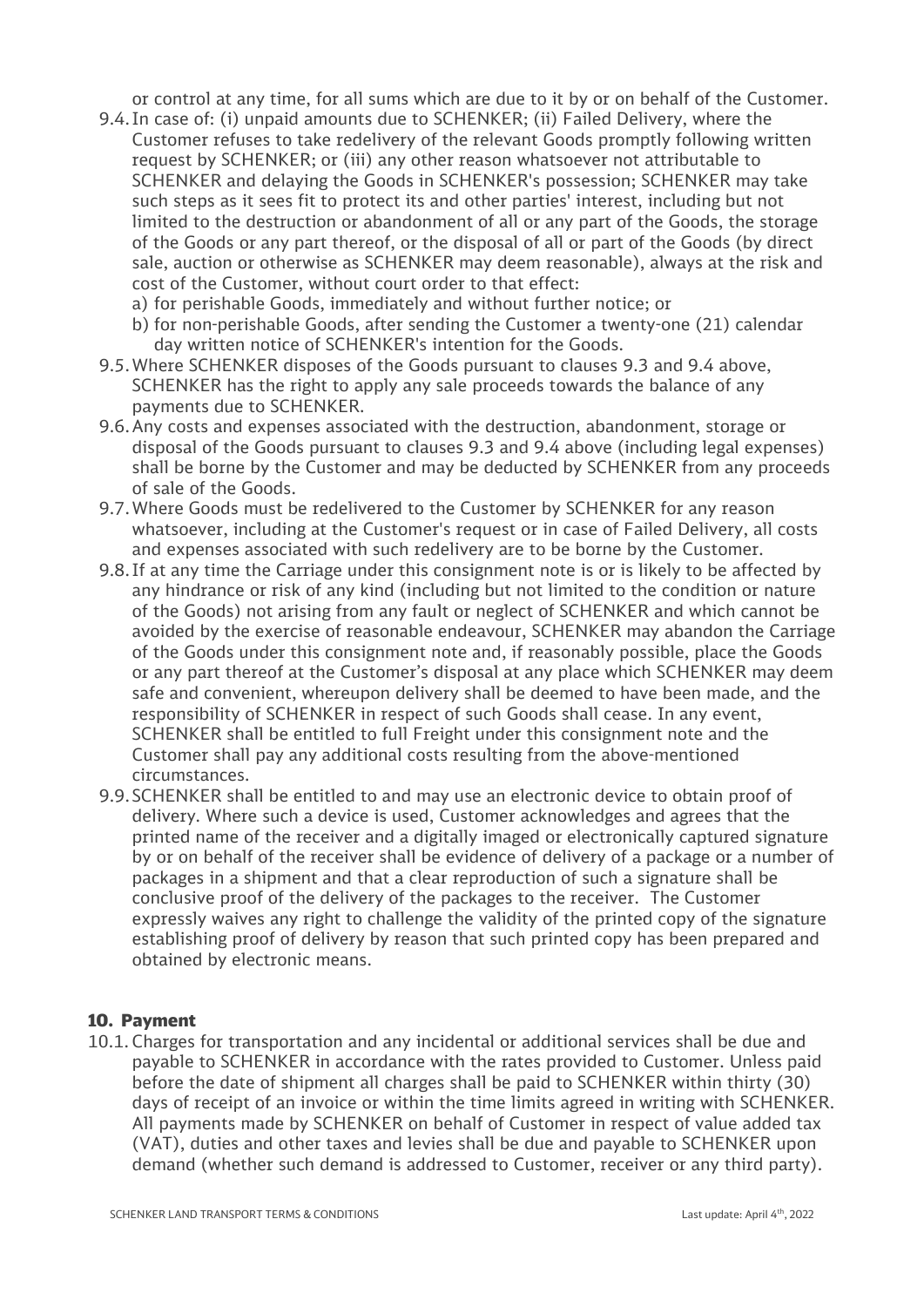Any sums not paid by the due date shall bear interest in arrears at the prime rate charged by SCHENKER's bankers plus 2% per month of the outstanding balance due.

10.2. The Customer guarantees payment of all charges. If the receiver, or, in the case of third-party billing, a third party fails to pay charges upon first request by SCHENKER, Customer shall be liable on demand to pay any such amounts and any costs incurred by SCHENKER (including any interest accrued thereon).

## 11. Indemnity

11.1. The Customer shall be liable for and shall defend, indemnify and hold harmless SCHENKER, at all times, immediately upon first written demand, from any and all liability, demands, claims, losses, damages, penalties, fines, interest, costs (including legal costs) and expenses, whether direct or indirect, that SCHENKER might incur arising out of or in connection with (i) the Services and/or (ii) the nature, condition, packaging or labelling of the Goods and relevant documentation or information supplied and/or: (iii) a breach of the terms of these Terms; (iv) any negligence or wilful misconduct; or (v) any breach of statutory duty; by the Customer.

## 12. Liability

- 12.1. Where the rules relating to liability established by the CMR Convention apply (including rules imposed under national legislation implementing such a Convention or extending its rules to carriage which is not "international carriage" as defined therein), SCHENKER's liability is governed by and shall be limited in accordance with such rules. Where the above-mentioned Convention do not apply or are excluded in terms of national legislation, any liability of SCHENKER shall be exclusively governed by these Terms where such liability for proven damage shall be limited to the lowest of (i) the Shipments actual declared value; (ii) the equivalent of 666.67 SDR per package, (iii) 2 SDR per kilogramme of gross weight of the goods lost or damaged or (iii) SDR 50,000.
- 12.2. Subject to the aforesaid, SCHENKER shall not be liable to the Customer, for any loss or damage to goods or delays arising out of or in connection with the Services unless caused by the negligence of SCHENKER and there has been no contributory negligence on the part of the Customer.
- 12.3. SCHENKER shall in no circumstances whatsoever be liable for any indirect or consequential loss or damage or loss of profits (howsoever caused) unless otherwise stipulated by law.
- 12.4. SCHENKER shall be relieved of liability for any loss or damage if:
	- a) the loss or damage has been caused by robbery, action of armed gangs, and events which are of a force majeure nature.
	- b) the loss or damage has been caused by any cause or event which SCHENKER is unable to avoid and the consequences of which SCHENKER is unable to prevent by the exercise of reasonable diligence.

#### 13. Cargo Insurance

13.1. To secure the value of Customer Shipments during the Services, SCHENKER offers the possibility to insure the Goods with the insurance premium to be borne by the Customer. Shipment insurance covers physical cost compensation, but consequential costs or damages are excluded.

#### 14. Capacity and Availability

14.1.If SCHENKER is not able to provide the Services at any given moment as a result of supply shortage, SCHENKER will immediately provide proof of this shortage(s) but SCHENKER shall not be obliged to provide the Services.

#### 15. Packaging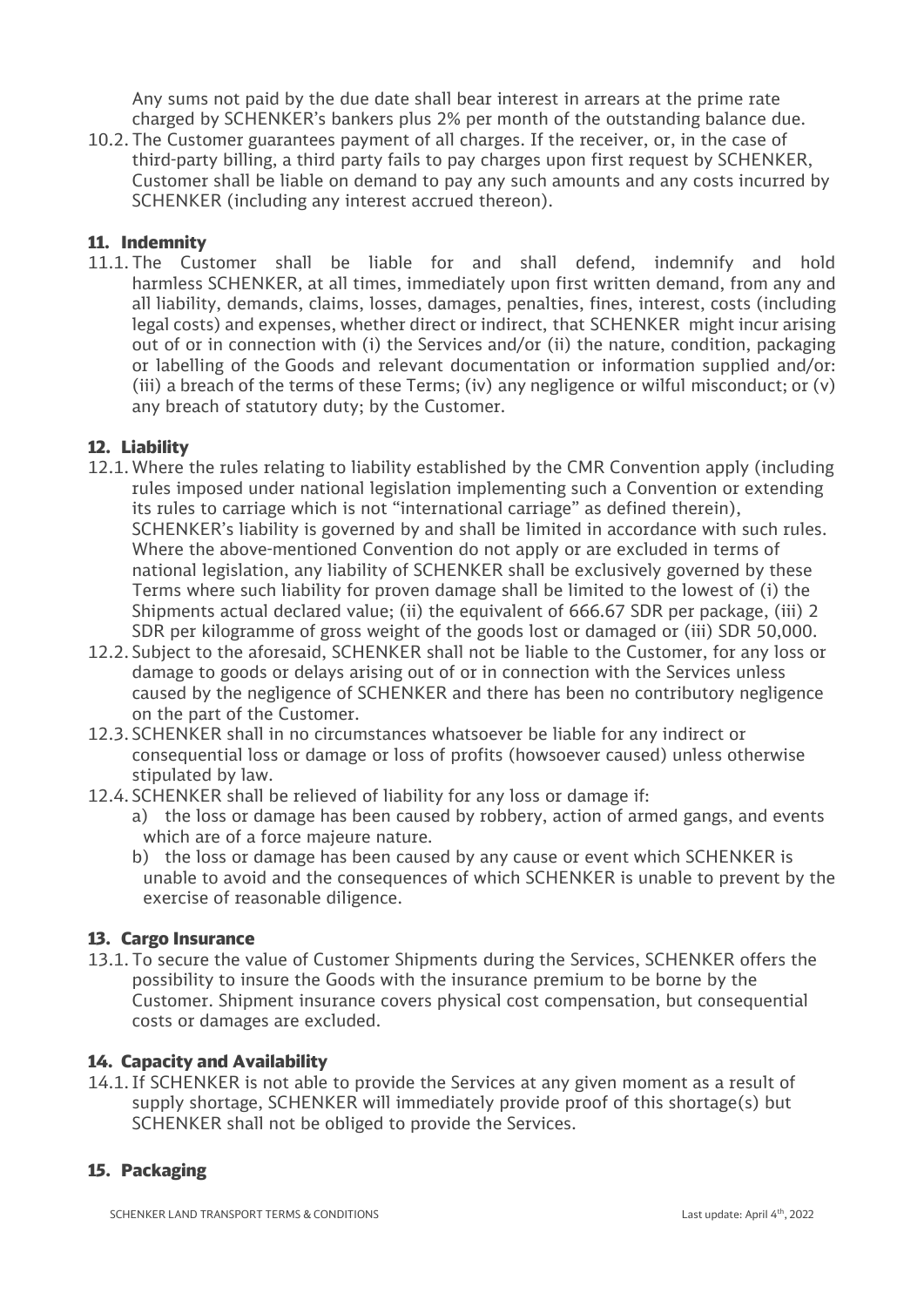15.1. Customer is responsible for packing, marking and labelling goods for transportation by SCHENKER. SCHENKER shall not be liable for damage to, or loss of goods caused or contributed to by defects in the packaging used by Customer or for damage to or loss of the packaging used by Customer.

#### 16. Terms of Delivery

16.1. SCHENKER refers to the Incoterms, latest version.

#### 17. Data Protection

17.1. SCHENKER shall be entitled to collect, store and process data provided by Customer or receiver in connection with Services provided by SCHENKER and to transmit such data to, and have such data centrally processed by other companies in the SCHENKER group, including SCHENKER affiliates in other countries. In addition, SCHENKER shall be entitled to transmit data to government agencies including, but not limited to, customs authorities, to the extent required by law. Data may also be used for the purpose of advertising other services and products provided by SCHENKER companies. The rights of the Customer are subject to applicable data protection legislation and may be asserted irrespective of the location at which the data is stored by SCHENKER.

#### 18. Waiver

18.1. No waiver by SCHENKER of any breach of any provision of these Terms shall constitute a waiver of any subsequent breach or any other provision. No Subcontractor, servant or agent of SCHENKER has authority to waive or vary any of these Terms.

#### 19. Claims and Claim Deadlines

- 19.1. SCHENKER shall be deemed prima facie to have delivered the Goods on time, undamaged and in full, unless notice of delay, loss or damage to the Goods and the general nature thereof is given in writing to SCHENKER within the timeframes below:
	- 1. in the case of visible damage to the Goods, within 24 (twenty-four) hours of delivery;
	- 2. in the case of damage to the Goods which is not apparent, within 7 (seven) calendar days of delivery;
	- 3. in the case of delay, within twenty-one (21) calendar days from the date on which the Goods were placed at the disposal of the person entitled to delivery; and
	- 4. in the case of non-delivery of the Goods, within 14 (fourteen) calendar days of the date on which delivery was supposed to have been made.

#### 20. Force Majeure

- 20.1 SCHENKER shall not be in breach of these Terms or otherwise be liable to the Customer for damages (including but not limited to loss, damage, or delay to Goods) or otherwise for any failure, partial failure or delay in performing any of its duties or obligations under these Terms to the extent such failure is due to Force Majeure.
- 20.2 If SCHENKER's performance of its obligations under these Terms is affected by Force Majeure, the date for performance of such obligation shall be deemed suspended for a period equal to the delay caused by such Force Majeure and SCHENKER shall resume prompt performance (including a reasonable start up period) as soon as such Force Majeure shall have ceased.
- 20.3 If, by reason of a Force Majeure, SCHENKER can only fulfil its obligations by incurring additional costs, then such reasonable and agreed additional costs shall be borne by Customer.